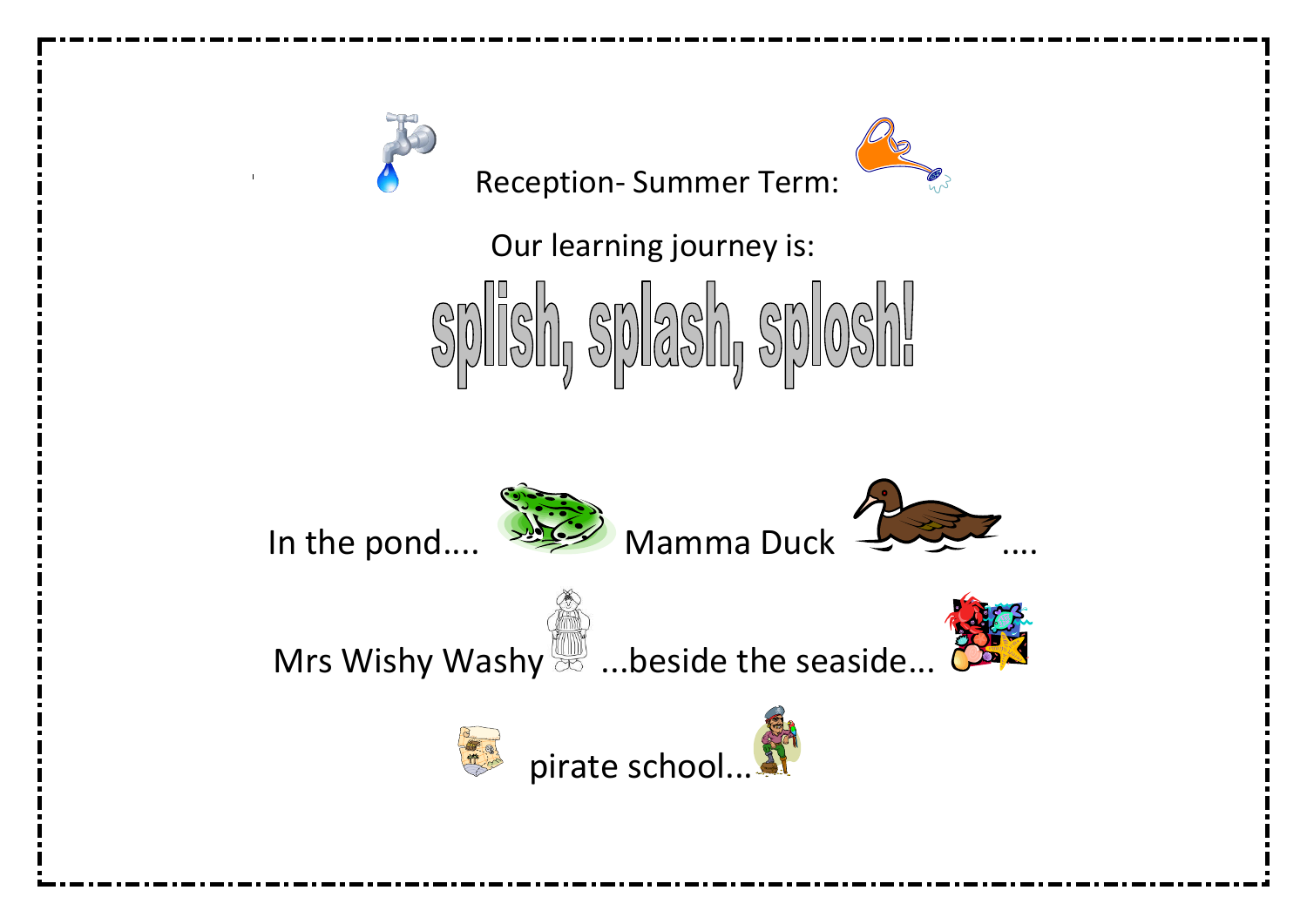#### **Communication and Language**

Our role play area has transformed into a fire station. The children can play cooperatively as part of a group to develop and act out a narrative.



As a whole class we will read fictional stories. poems and rhymes related to water, ponds, frogs, pirates and the seaside. The children will continue to develop sight recognition and begin to read a range of key words.

We will also explore the topic through non-fiction texts including history books on seaside holidays.

The children will have the opportunity to write for different purposes. They will use their phonic knowledge to write simple regular words and make phonetically plausible attempts at more complex words. They will continue to develop confidence to write labels, captions and sentences.

### **Religious Education**



In R.E. we will continue to follow the Come and See programme.

We will learn about good news in the story of Pentecost. We will learn about Jesus rule to love one another and recognise that Christians show love for one another because Jesus asked them to do so.

We will talk about God's wonderful world and recognise that people want to take care of the world and share with others because God said 'Take care of my world' We will begin to look at some words and phrases from the Psalms describing our world..

#### **Expressive Arts and Design**



The children will respond in a variety of ways to what they see, hear, smell, touch and feel. They will explore colour, texture, shape, form and space in two and three dimensions,

In music the children will recognise and recreate cumulative sound patterns. They will explore making a variety of sounds with their voices, bodies and instruments and explore how these sounds can be changed and used expressively in response to a stimulus.



# **Physical development.**

In games we will focus on developing skills required to use a bat and small ball. Children will be able to learn how to use a bat and ball in a safe, coordinated and controlled manner and how to send and receive a ball.

In athletics we will practise techniques and skills required for our sports day, these will include running in lanes, relay racing and skipping,

## **Personal. social and emotional development.**

During this term the children will be given opportunities to explore the positive feelings of belonging and feeling cared for. They will explore how they can hurt people's feelings and how other people's actions can be hurtful.

The aims are to develop the children's knowledge, skills and understanding in three key social and emotional aspects of learning: motivation, social skills and managing feelings.

The children will consider ways they have changed since starting in Reception and in particular how their social, emotional and behavioural skills have developed.



In number work the children will continue to recite number names in order to 20 and beyond using number rhymes, songs and stories. The children will continue to recite number names in order continuing the count from a given number and counting back from a given number. We will particularly focus on the teen numbers as many children still find these difficult to identify, and order correctly.

 Using quantities and objects, the children will add and subtract two single-digit numbers. They will also solve problems including doubling, halving and sharing.

In measures work, the children will continue to learn to compare and order 2 then 3 or more lengths/ masses and capacities.

The children will learn the days of the week, and months of the year in sequence and use vocabulary related to time.

The children will consolidate their work with money and will recognise name & sort coins: 1p, 2p, 5p, 10p & 20p and beyond. They will use money [1p coins] in their play to pay and give change and use developing mathematical ideas and methods to solve practical problems involving real life or money.



The children will be busy investigating water and observing how a liquid can change into a solid and then reverse back into a liquid!

The children will be busy exploring and investigating the school pond environment hunting for pond life! In science: The children will learn closely observe tadpoles and gain an understanding of the lifecycle of a frog.

We will also explore and investigate Rottingdean seafront and rock pools. The children will be encouraged to notice differences and similarities between the seafront and a woodland environment. They will begin to develop an opinion on personal likes and dislikes of their environment..